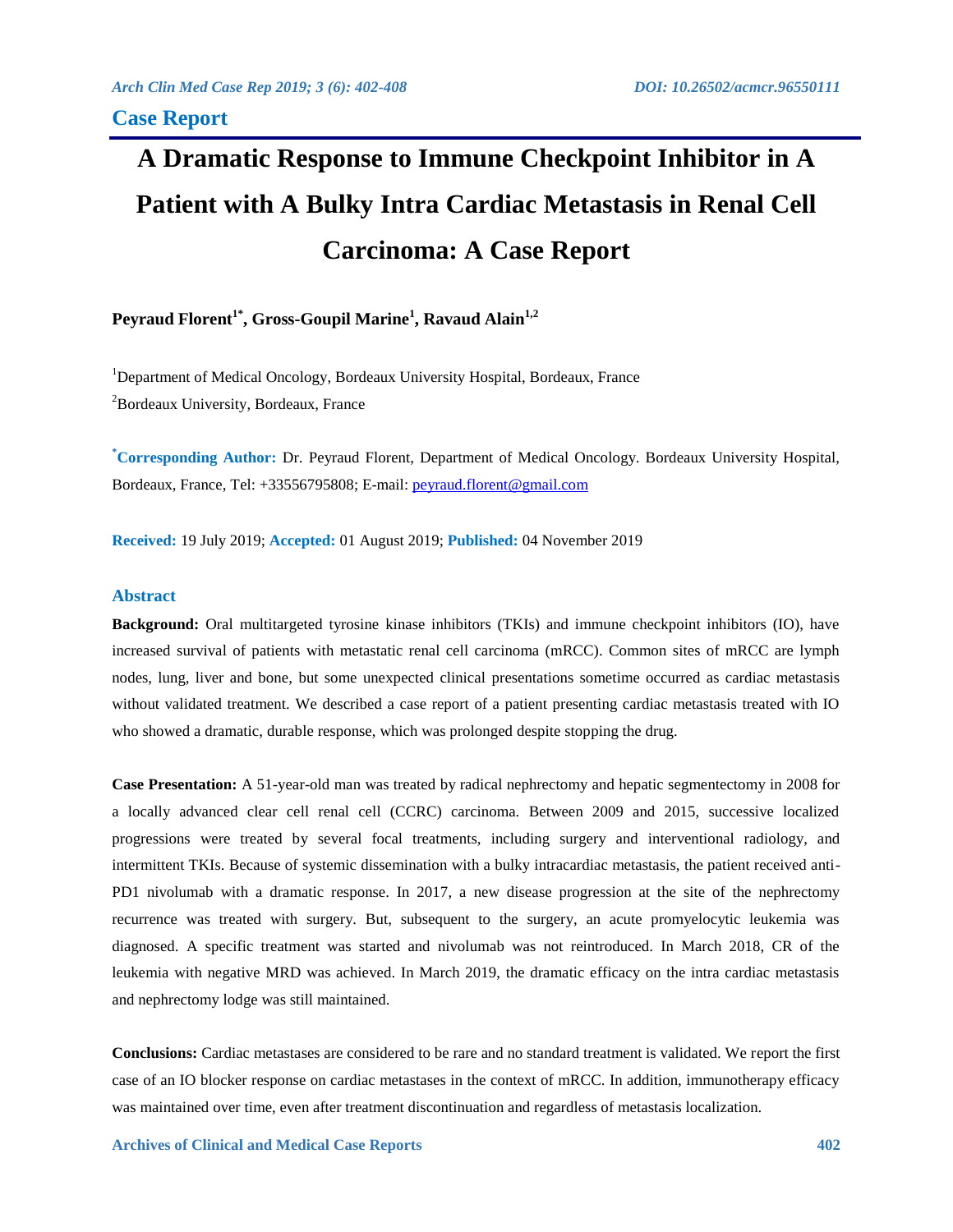# *Arch Clin Med Case Rep 2019; 3 (6): 402-408 DOI: 10.26502/acmcr.96550111*

**Keywords:** Metastatic renal cell carcinoma; Cardiac metastasis; Immunotherapy; Focal treatment; Acute promyelocytic leukemia

# **Abbreviations**

TKIs: tyrosine kinase inhibitors; IO: immune checkpoint inhibitors; mRCC: metastatic renal cell carcinoma; CRCC: clear cell renal cell carcinoma; IVC: inferior veina cava

# **1. Introduction**

A major breakthrough for patients with metastatic renal cell carcinoma (mRCC) has been observed during this past decade. Currently approved targeted agents include the oral multitargeted tyrosine kinase inhibitors (TKIs) sunitinib, pazopanib, cabozantinib and axitinib [1-4]; immune checkpoint inhibitors (IO) anti-PD-1 nivolumab [5], anti-CTLA4 ipilimumab [6] and the mammalian target of rapamycine kinase inhibitors everolimus, and tesmirolimus [7]. Common sites of RCC metastases are lymph nodes, lung, liver and bone. In addition, natural history with prolonged survival has changed under treatment pressure, with the onset of most frequent brain or pancreatic metastases or unexpected presentation as in our clinical case. Although cardiac involvement via the inferior vena cava (IVC) thrombi is well-known, cardiac metastasis in RCC is a rare event with only a few cases reported worldwide and no validated treatment. Because of the high risk of sudden death, specific multi-disciplinary management is required.

### **2. Case presentation**

In July 2008, a 51-year-old male patient with no significant medical history was diagnosed with a locally advanced clear cell renal cell (CCRC) carcinoma that was treated by radical nephrectomy and hepatic segmentectomy, due to contiguity. Eleven months later the patient developed two single lung and liver metastases, for which a systemic treatment by sunitinib was initiated. Successive localized progression was treated by several focal treatments, including portal embolization, right hepatectomy and carcinomatosis nodule resection in April 2011, lung and liver radiofrequency in March 2012, and hepatic tumorectomy in June 2012. Complete macroscopic remission observed after surgery led to discontinuation of sunitinib.

Twenty months later, in February 2014, the patient's lung metastasis progressed and he started sunitinib again. After two years of treatment, the patient developed lung progression and a nephrectomy site recurrence that was treated by axitinib. At the time of the second month of treatment, in February 2016, lung and nephrectomy site recurrence increased significantly and a bulky intracardiac metastasis appeared, despite no symptomatic event and no contiguous veina cava involvement (Figure 1A). The patient was included in the NIVOREN study (NCT03013335) and received nivolumab at 3mg/kg, with a dramatic response after 10 months of treatment (Figure 1B).

**Archives of Clinical and Medical Case Reports 403** In July 2017, the patient experienced rectal bleeding with acute anemia. The whole body CT-scan revealed disease progression at the site of the nephrectomy recurrence associated with colonic invasion due to contiguity (Figure 2A). A right colectomy and resection of local nephrectomy recurrence was urgently performed. Histologic analysis confirmed the presence of viable tumour cells, and necrosis. Nivolumab was planned to restart again. But,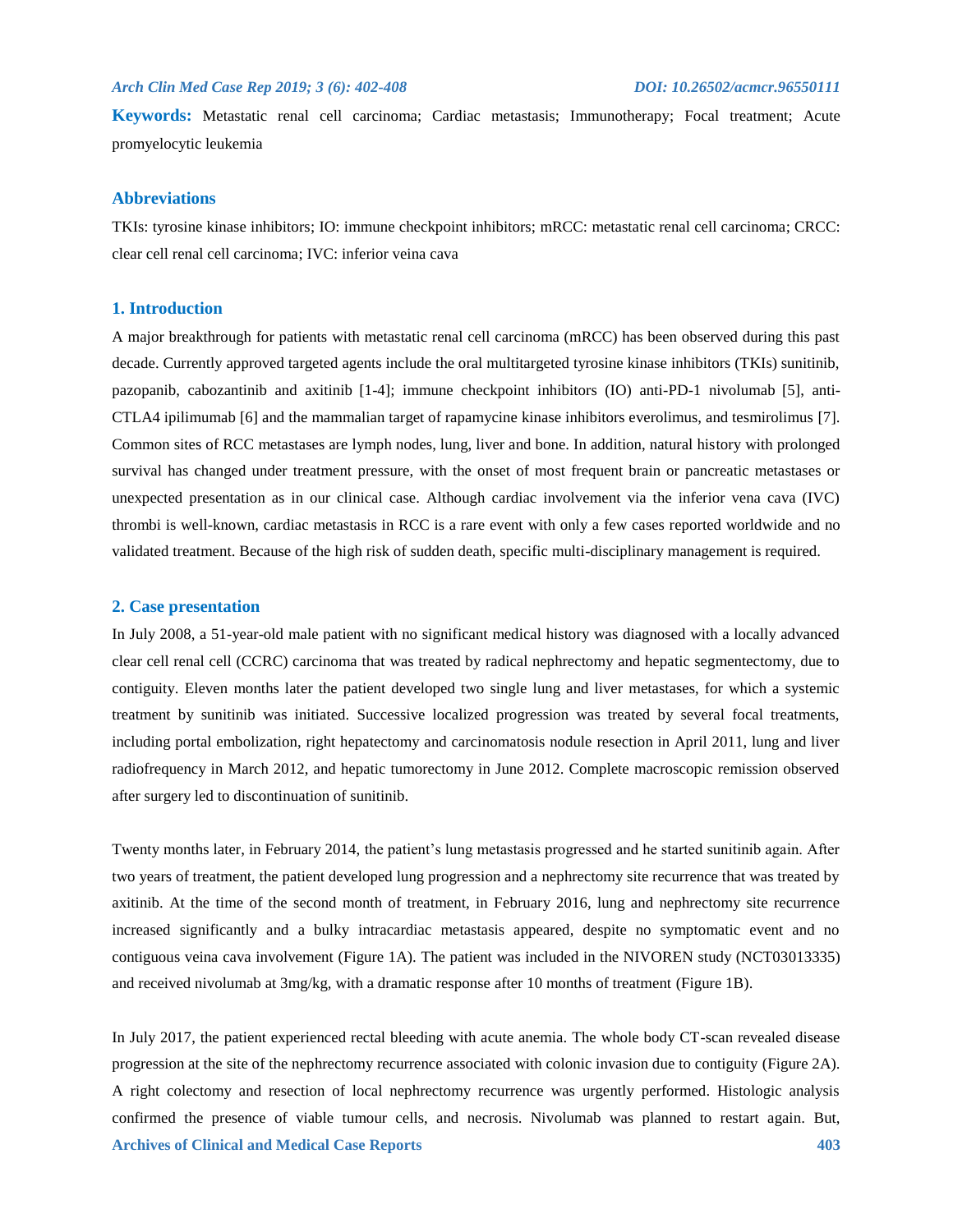# *Arch Clin Med Case Rep 2019; 3 (6): 402-408 DOI: 10.26502/acmcr.96550111*

subsequent to the surgery, an acute promyelocytic leukemia with translocation between chromosome 15 and 17 was diagnosed. A specific treatment was started and nivolumab was not reintroduced. In March 2018, complete remission of the leukemia with negative minimal residual disease was achieved (Figure 3). After twenty-one months of nivolumab interruption, in March 2019, the dramatic efficacy on the intra cardiac metastasis (Figure 1C) and nephrectomy lodge (Figure 2B) was still maintained.



**Figure 1A:** occurrence of a bulky intracardiac metastasis or RCC in February 2016.



**Figure 1B :** Dramatic response in December 2016.



**Figure 1C:** Prolonged response with intra cardiac metastasis in March 2019.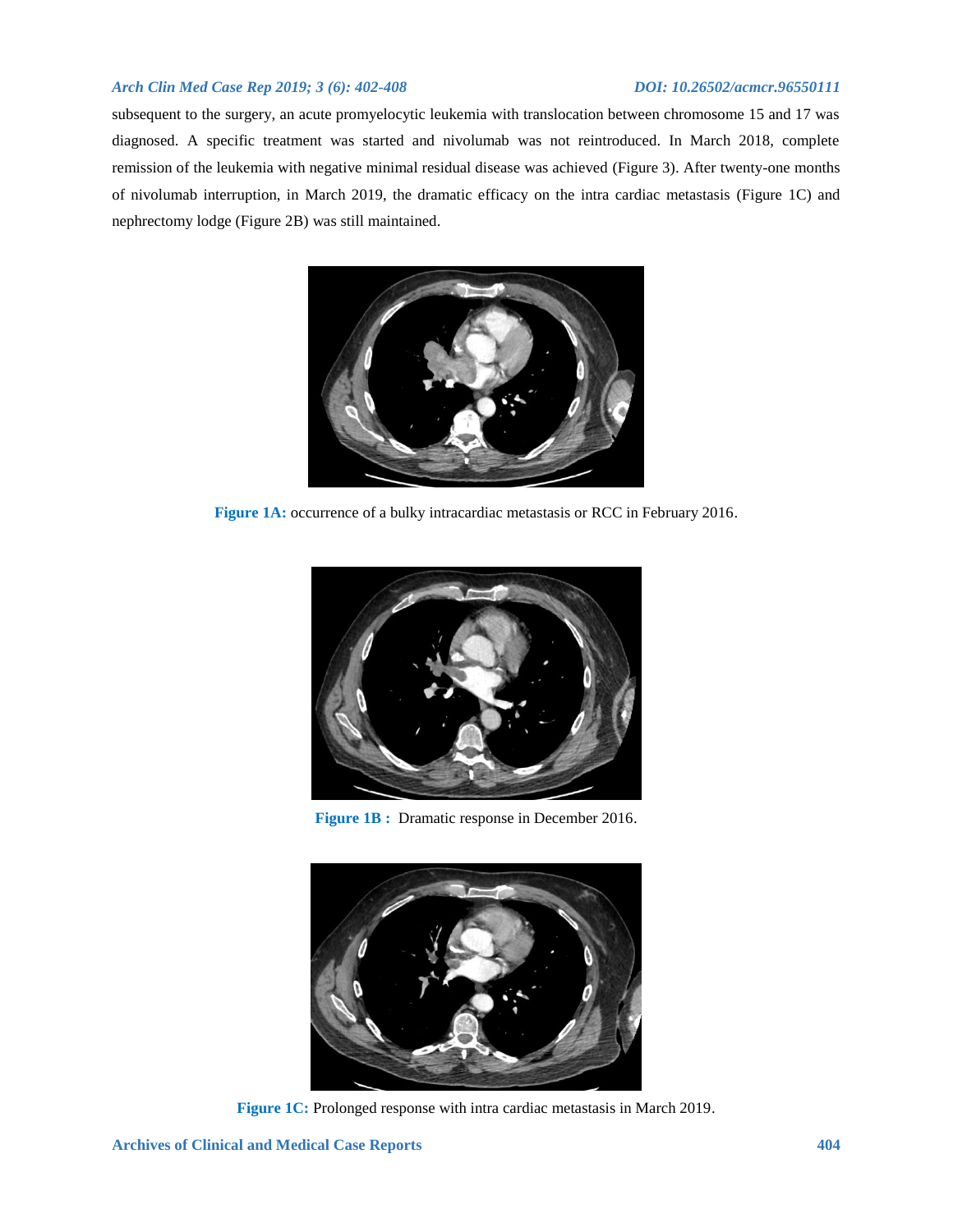

**Figure 2A:** Nephrectomy site recurrence associated with colic contiguity invasion in July 2017.



**Figure 2B:** No recurrence in March 2019.



**Figure 3:** Timeline between initial diagnosis in July 2008 and complete remission in March 2018.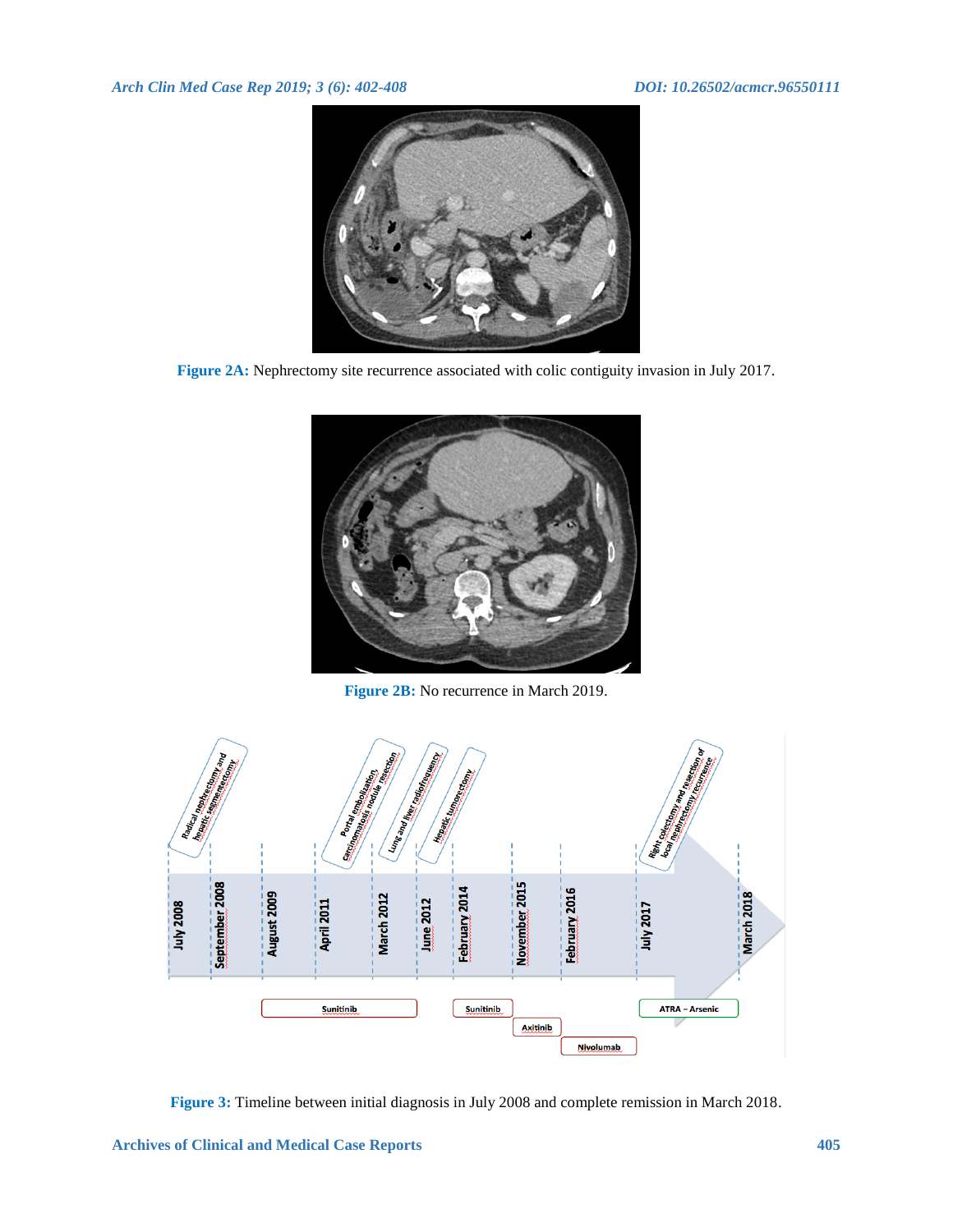# **3. Discussion**

Cardiac metastases from RCC are considered to be rare. Currently, two series of autopsies have shown an incidence ranging from 1 to 7% [8-9]. The extension of mRCC to the heart is usually associated with inferior vena cava (IVC) involvement, occurring in 4 to 10% of cases especially in advanced disease [10]. At present radical surgery represents the only chance of long-term survival for patients with RCC and tumour thrombus extension into the vena cava, with a median survival of 19.8 months for patients who underwent surgery compared to 6.9 months for patients who did not [11]. Only limited data has so far been reported as to the efficacy of TKIs, alone or combined with surgery, in the context of IVC thrombus extension. In a small French retrospective serie of 14 patients, neoadjuvant TKIs (with either sunitinib or sorafenib) failed to demonstrate a significant impact on surgical management of RCC with IVC involvement [12], with respectively 12 cases (85%) of stable thrombi and one case (7%) of thrombus progression. In addition, a multi-institutional review of 25 patients treated with TKIs before surgery showed a minimal cytoreductive effect on RCC tumor thrombi [13], with no clear clinical relevance. Only one case (4%) of tumour thrombus regression potentially affected the surgical approach.

Despite the frequency of renal tumors with IVC and atrial thrombi, little is known about cardiac metastases from RCC with only a limited number of cases reported in the literature. Cardiac metastases from RCC seem to occur through two mechanisms, including the venous hematogenous pathway and lymphatic pathway [14]. In a recent systematic review of reported clinical cases from 1973 to 2015, the analysis of 39 RCC patients with cardiac metastases without IVC involvement highlighted the poor outcomes [15]. With regard to specific medical management, 30.8% (12/39) of patients received systemic therapy, of whom 82% received VEGF targeted agents. Out of these 12 patients, partial responses were documented in five patients (12.8%), two of whom received TKI sunitinib, and stable disease was reported in one patient treated with sunitinib. Karakiewicz et al. reported a neoadjuvant setting using sunitinib to downstage an atrial thombus [16]. No case of systemic treatment with IO blocker has been reported.

To our knowledge, we report the first case of an IO blocker response on cardiac metastases in the context of metastatic RCC. In addition, immunotherapy efficacy was maintained over time, even after treatment discontinuation and regardless of metastasis localization. Targeted therapies and systemic treatments including immune checkpoint blockers of mRCC have never been assessed in the context of cardiac metastases without IVC involvement and further studies and observations are warranted to understand the mechanism of action and specific aspects of this entity.

### **4. Conclusion**

In summary, this case illustrates the major role of immune checkpoint blocker efficacy on an uncommon metastasis with a durable response, even in the case of treatment discontinuation.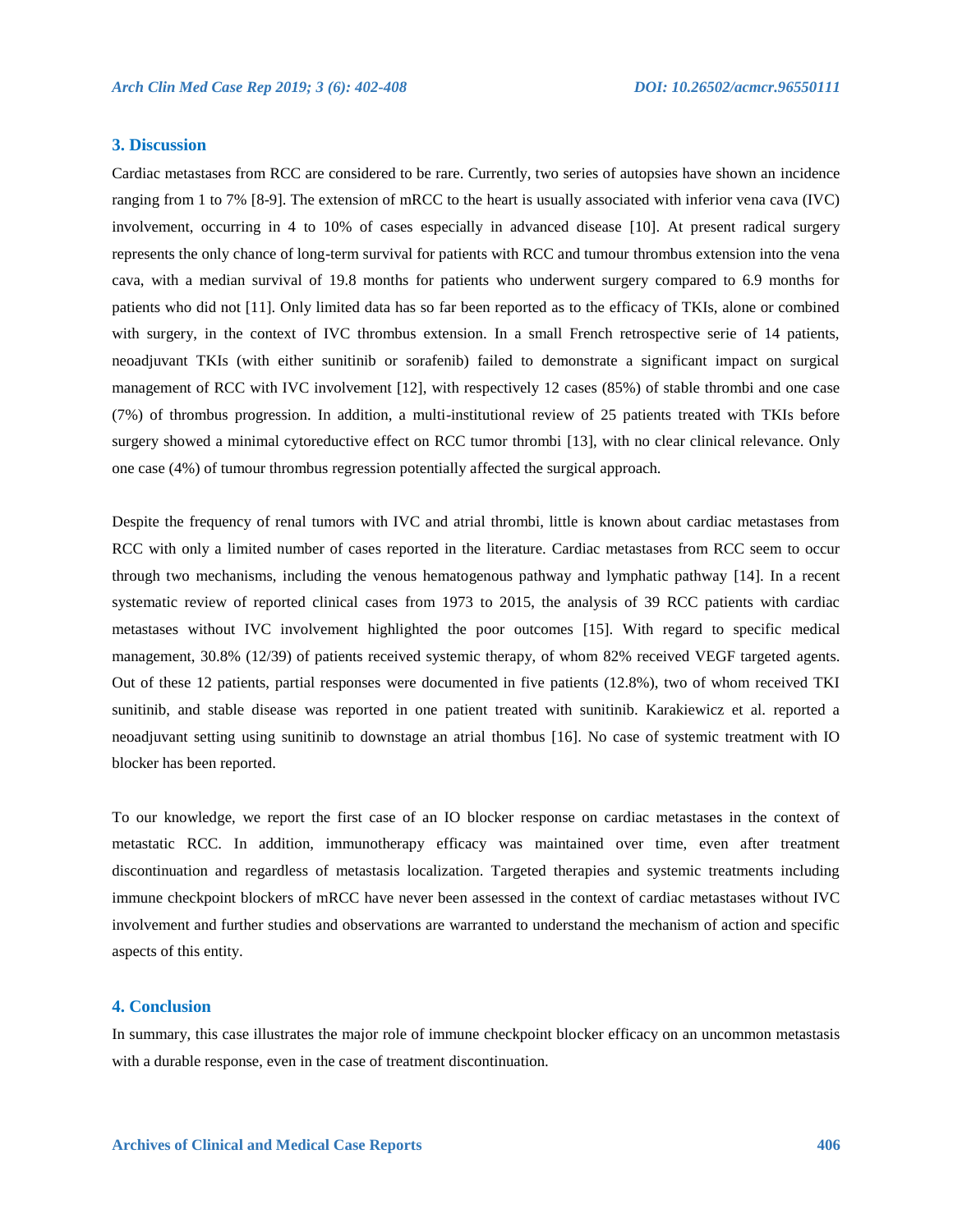*Arch Clin Med Case Rep 2019; 3 (6): 402-408 DOI: 10.26502/acmcr.96550111* **Declarations Ethics approval and consent to participate** Not applicable

# **Availibility of Data and Material**

The datasets generated and/or analysed during the current study are not publicly available due to french legislation on data from public hospital but are available from the corresponding author on reasonable request.

# **Author's contributions**

FP analyzed and interpreted the patient data regarding the oncological disease, and was a major contributor in writing the manuscript. MGG performed the correction of the manuscript. AR was the doctor who treated the patient and performed the correction of the manuscript. All authors read and approved the final manuscript.

# **Acknowledgements**

Not applicable

# **References**

- 1. Motzer RJ, Hutson TE, Tomczak P, et al. Sunitinib versus interferon alfa in metastatic renal-cell carcinoma. N Engl J Med 356 (2007): 115-124.
- 2. Motzer RJ, Hutson TE, Cella D, et al. Pazopanib versus Sunitinib in Metastatic Renal-Cell Carcinoma. N Engl J Med 369 (2013): 722-731.
- 3. Choueiri TK, Escudier B, Powles T, et al. Cabozantinib versus Everolimus in Advanced Renal-Cell Carcinoma. N Engl J Med 373 (2015): 1814-1823.
- 4. Motzer RJ, Escudier B, Tomczak P, et al. Axitinib versus sorafenib as second-line treatment for advanced renal cell carcinoma: overall survival analysis and updated results from a randomised phase 3 trial. Lancet Oncol 14 (2013): 552-562.
- 5. Motzer RJ, Escudier B, McDermott DF, et al. Nivolumab versus Everolimus in Advanced Renal-Cell Carcinoma. N Engl J Med 373 (2015): 1803-1813.
- 6. Motzer RJ, Tannir NM, McDermott DF, et al. Nivolumab plus Ipilimumab versus Sunitinib in Advanced Renal-Cell Carcinoma. N Engl J Med 378 (2018): 1277-1290.
- 7. Motzer RJ, Escudier B, Oudard S, et al. Efficacy of everolimus in advanced renal cell carcinoma: a doubleblind, randomised, placebo-controlled phase III trial. The Lancet 372 (2008): 449-456.
- 8. Butany J, Leong SW, Carmichael K, Komeda M. A 30-year analysis of cardiac neoplasms at autopsy. Can J Cardiol 21 (2005): 675-680.
- 9. Bussani R, De-Giorgio F, Abbate A, Silvestri F. Cardiac metastases. J Clin Pathol 60 (2007): 27-34.
- 10. Cherrie RJ, Goldman DG, Lindner A, deKernion JB. Prognostic implications of vena caval extension of renal cell carcinoma. J Urol 128 (1982): 910-912.